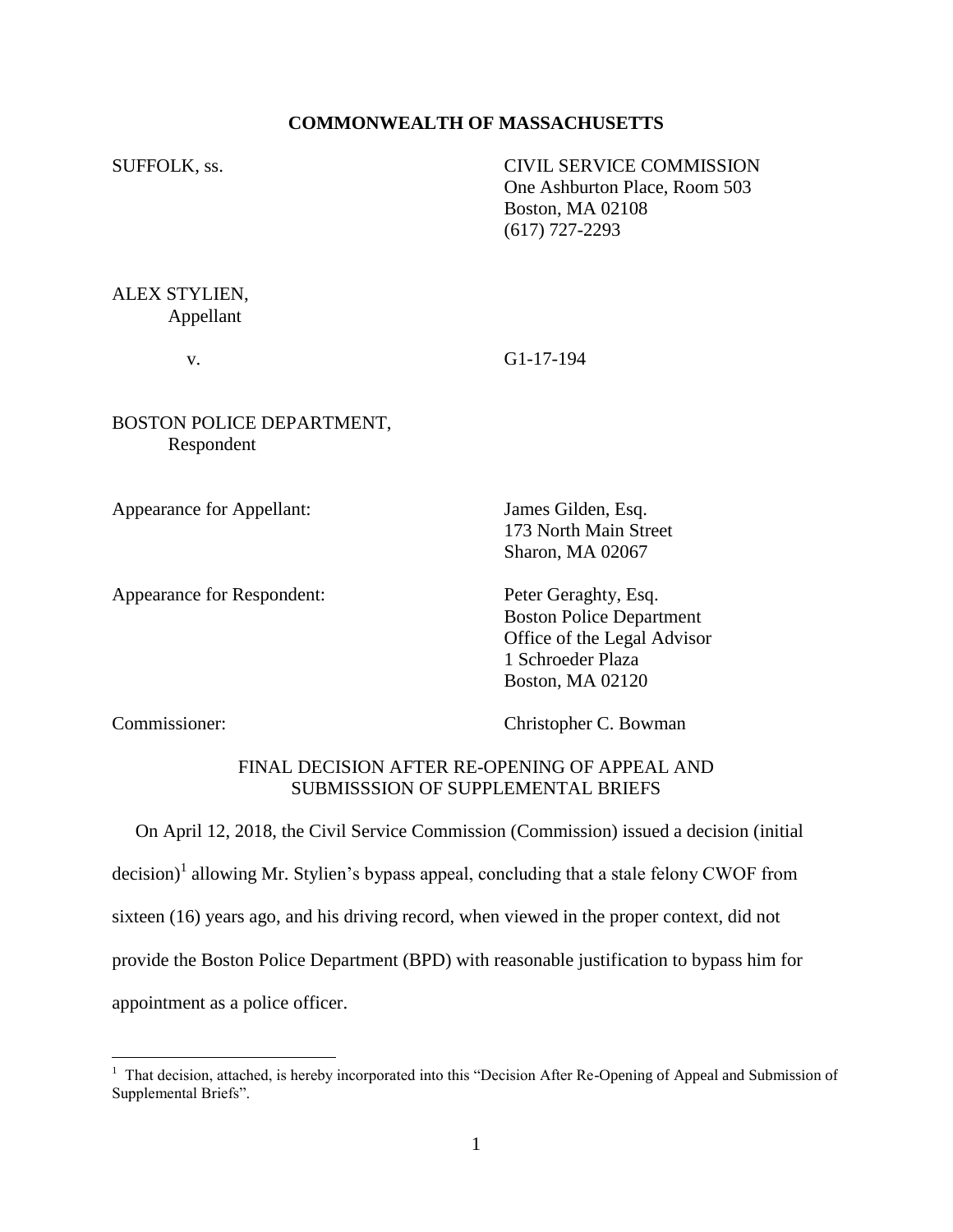As part of that decision, I took administrative notice of a prior Commission decision (CSC Case No. G1-17-217) in which the Commission allowed a joint request by the BPD and the Appellant in that case to allow that Appellant's appeal and grant him relief similar to what was provided to Mr. Stylien in the instant appeal. Specifically, I referenced the driving record of the Appellant in CSC Case No. G1-17-217.

 On April 23, 2018, the BPD filed a Motion for Reconsideration of the Commission's April 12, 2018 decision. As part of that Motion for Reconsideration, the BPD argued that the Commission failed to notify the parties that it was taking administrative notice of G1-17-217 which they argued "... depriv[ed] the Department of the statutory right to contest that evidence …" The BPD, as part of the Motion for Reconsideration, also argued that "it is not within the Commission's grant of authority to disregard the Department's reliance on the Appellant's criminal history and admission to felonious conduct to deem him suitable for employment as a Boston Police Officer." Counsel for the Appellant submitted an opposition to the BPD's Motion for Reconsideration.

 On May 8, 2018, via a Procedural Order, I notified the parties that I was re-opening the hearing in order to: "a) notify the parties that I am taking administrative notice of all matters in CSC Case No. G1-17-217, including, but not limited to, the Appellant's driving record, and the BPD's request to grant the Appellant in that matter relief, including reconsideration in which the BPD shall not consider the Appellant's driving history as of that point in any future consideration; b] provide the parties with a full (redacted) copy of the record related to CSC Case No. G1-17-217; and c) allow the parties an opportunity to contest the facts so noticed." As part of that Procedural Order, I provided the parties with a full, redacted copy of the record related to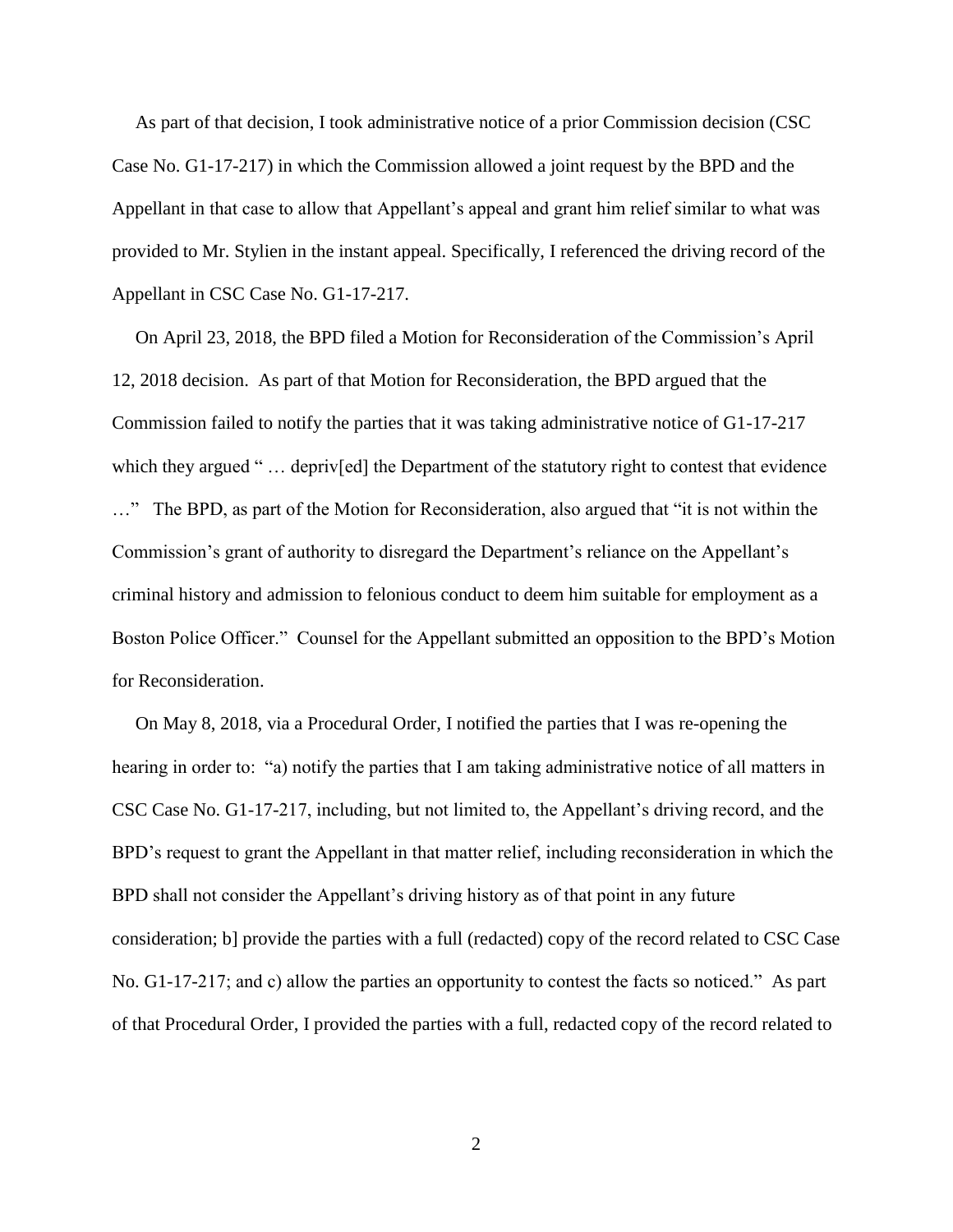CSC Case No. G1-17-217 and allowed the parties to provide the Commission with supplemental briefs, which have now been received and reviewed by the Commission.

# *Driving History*

 As referenced in the initial decision, Mr. Stylien, who is thirty-six (36) years old, has been employed by a Boston-based special education day school for youth with emotional, behavioral and learning disabilities for eleven (11) years and he currently holds the position of Head Caseworker. In this job, Mr. Stylien is required to drive a van around the City of Boston on a daily basis, picking up students from their homes around Boston on weekday mornings, driving them to school, and then driving them home on weekday afternoons. The point here is this: a candidate's driving history must be evaluated *in the proper context*, including consideration of the number of driving hours logged by a candidate and where that driving occurred. Failure to conduct this type of reasonably thorough review runs the risk of favoring candidates who have a "good driving history" simply because they drive less and/or whose driving history occurs in areas less challenging than the congested streets of Boston. The broader risk here is that the BPD is creating a barrier to entry for otherwise qualified candidates, which is particularly troubling in cases, such as this, where the applicant being bypassed is a minority.

 When viewed in this proper context, the BPD has not shown that the driving record of Mr. Stylien, who holds a special 7D drivers license, disqualifies him for appointment as a Boston police officer. That is true even without considering the underlying facts in CSC Case No. G1- 17-217, for which I took administrative notice.

 I disagree, however, with the BPD's argument that the Commission was not permitted to take administrative notice of the facts in CSC Case No. G1-17-217 because the relief ordered by the Commission, according to the BPD, was the result of a "privileged" settlement agreement. First,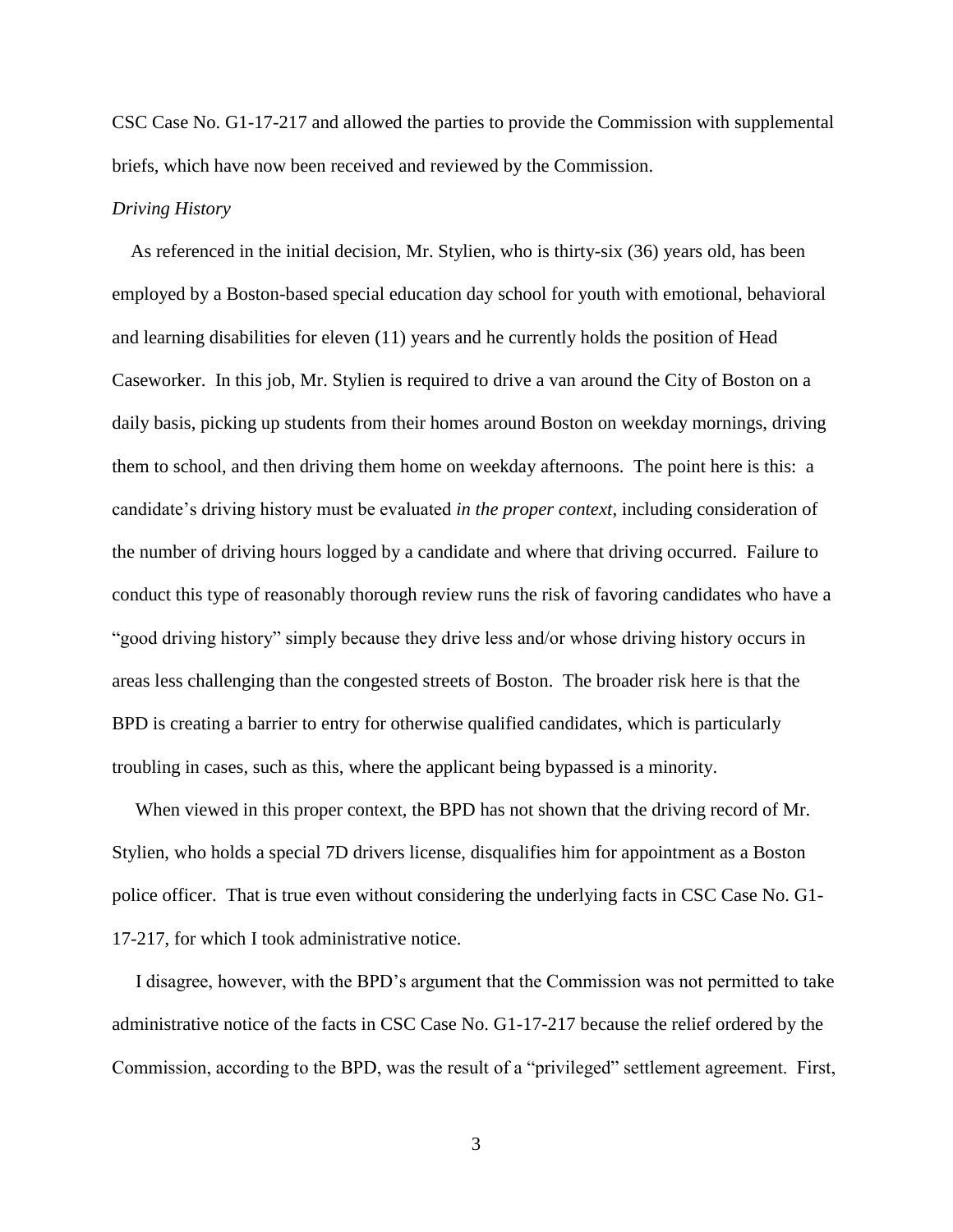all of the records in CSC Case No. G1-17-217, including the settlement agreement and the parties' joint request for relief, are public records. Second, the decision issued by the Commission granting the request for joint relief is a public record. Third, as the BPD is aware, the Commission only grants relief under Chapter 310 of the Acts of 1993 when it has been shown that the Appellant has been aggrieved, even when the relief is jointly requested by the parties. Fourth, the Commission is guided by "the principle of uniformity and the 'equitable treatment of similarly situated individuals' [both within and across different appointing authorities]" as well as the "underlying purpose of the civil service system 'to guard against political considerations, favoritism and bias in governmental employment decisions.' " Town of Falmouth v. Civil Service Comm'n, 447 Mass. 814, 823 (2006) and cases cited. In that context, it was appropriate for the Commission to consider and weigh the facts of G1-17-217 in determining whether the BPD was justified in bypassing Mr. Stylien for his driving record. *CWOF*

 The BPD's arguments related to Mr. Stylien's stale CWOF, raised in the motion for reconsideration, are similar to the arguments they made in Finklea v. Boston Police Department, CSC Case No. G1-15-70 (2017). (Mr. Finklea's felony CWOF occurred 14 years prior to his consideration.) The BPD argues that G.L. c. 41, §96A and caselaw prohibit a person with a felony CWOF and/or who has admitted to felonious behavior from serving as a police officer in Massachusetts. The Commission rejected those arguments in Finklea. Upon appeal, the Superior Court upheld the Commission's conclusion on that issue. See Finklea v. Civ. Serv. Comm'n & Boston Police Dept., Suffolk Sup. Crt. No. 1784CV00999 (2018).

 After the Superior Court's decision in Finklea, the BPD and Mr. Finklea filed a joint request for relief with the Commission, asking the Commission to grant Mr. Finklea relief in the form of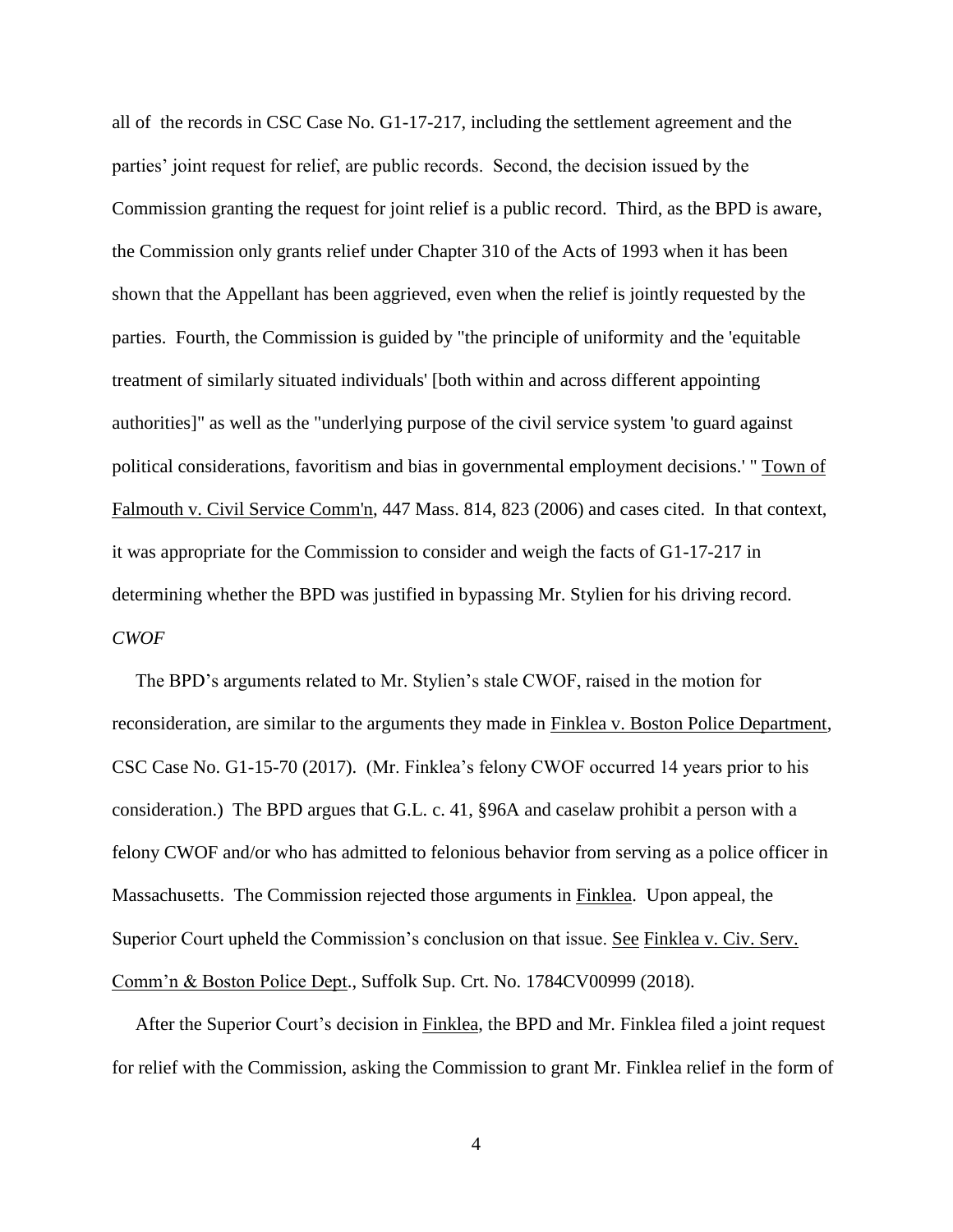reconsideration for appointment as a police officer *with the proviso that the BPD would not bypass Mr. Finklea in the future for any issues for which the BPD was already aware (i.e. – the felony CWOF),* effectively conceding that a felony CWOF and/or admission to felonious behavior does *not* equate to an automatic statutory disqualification – which is directly at odds with what the BPD is arguing here.

For all of the reasons stated above, and all of the reasons stated in the initial decision, Mr.

Stylien's appeal under Docket No. G1-17-194 is hereby *allowed* and he shall be granted the

relief ordered in the initial decision.

Civil Service Commission

*/s/ Christopher Bowman* Christopher C. Bowman Chairman

By a vote of the Commission (Bowman, Chairman; Camuso, Commissioner; Ittleman, Commissioner, Stein, Commissioner and Tivnan, Commissioner) on June 21, 2018.

Either party may file a motion for reconsideration within ten days of the receipt of this Commission order or decision. Under the pertinent provisions of the Code of Mass. Regulations, 801 CMR 1.01(7)(l), the motion must identify a clerical or mechanical error in this order or decision or a significant factor the Agency or the Presiding Officer may have overlooked in deciding the case. A motion for reconsideration does not toll the statutorily prescribed thirty-day time limit for seeking judicial review of this Commission order or decision.

Under the provisions of G.L c. 31, § 44, any party aggrieved by this Commission order or decision may initiate proceedings for judicial review under G.L. c. 30A, § 14 in the superior court within thirty (30) days after receipt of this order or decision. Commencement of such proceeding shall not, unless specifically ordered by the court, operate as a stay of this Commission order or decision. After initiating proceedings for judicial review in Superior Court, the plaintiff, or his / her attorney, is required to serve a copy of the summons and complaint upon the Boston office of the Attorney General of the Commonwealth, with a copy to the Civil Service Commission, in the time and in the manner prescribed by Mass. R. Civ. P. 4(d).

Notice to: James Gilden, Esq. (for Appellant) Peter Geraghty, Esq. (for Respondent)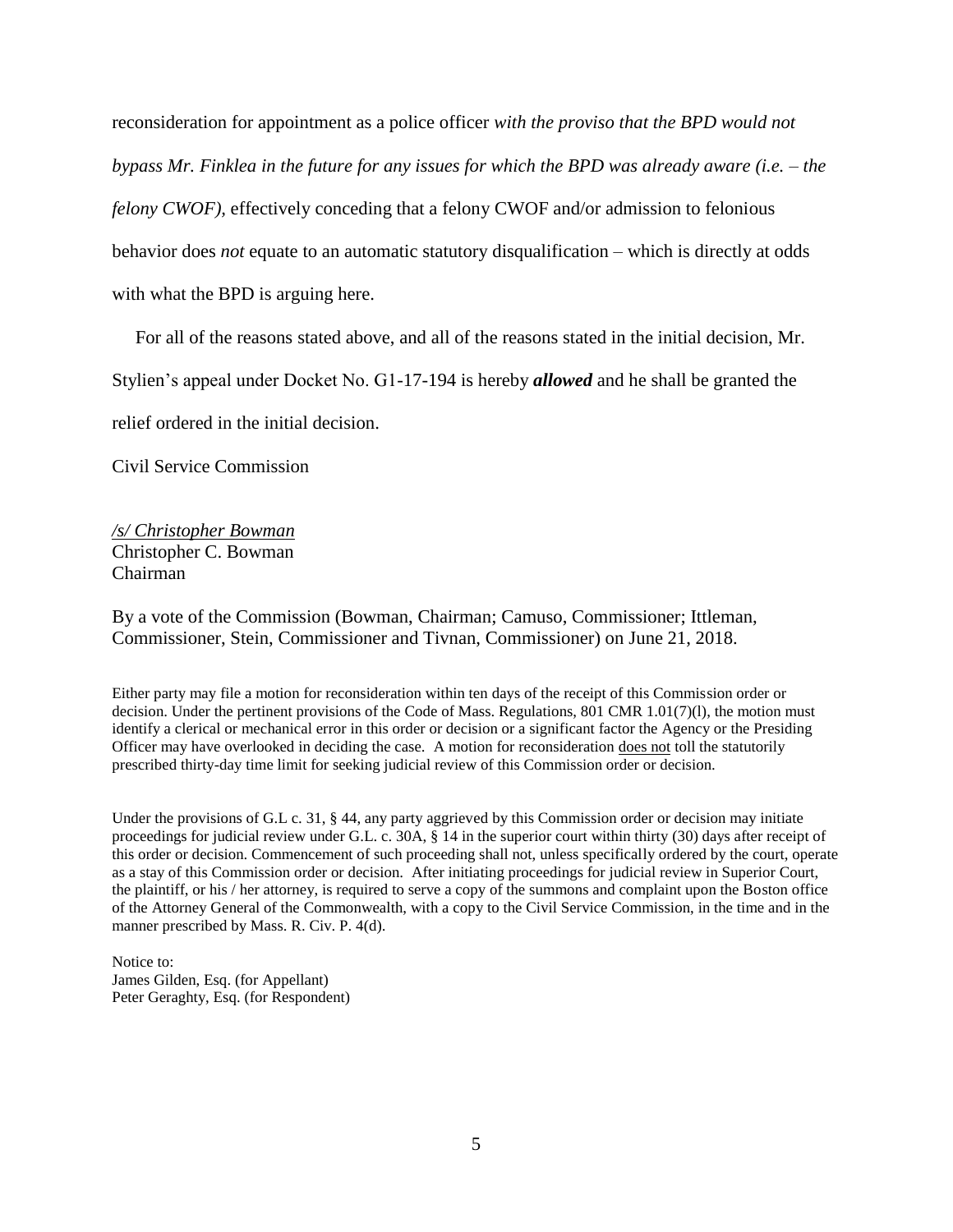# **COMMONWEALTH OF MASSACHUSETTS**

SUFFOLK, ss. CIVIL SERVICE COMMISSION One Ashburton Place, Room 503 Boston, MA 02108 (617) 727-2293

ALEX STYLIEN, Appellant

v. G1-17-194

BOSTON POLICE DEPARTMENT, Respondent

Appearance for Appellant: James Gilden, Esq.

Appearance for Respondent: Peter Geraghty, Esq.

173 North Main Street Sharon, MA 02067

Boston Police Department Office of the Legal Advisor 1 Schroeder Plaza Boston, MA 02120

 $\overline{a}$ 

Commissioner: Christopher C. Bowman

#### INITIAL DECISION

On September 23, 2017, the Appellant, Alex Stylien (Mr. Stylien), pursuant to G.L. c. 31, § 2(b), filed an appeal with the Civil Service Commission (Commission), contesting the decision of the Boston Police Department (BPD) to bypass him for original appointment to the position of police officer for: a) his criminal history; and b) his driving history. On October 24, 2017, I held a prehearing conference at the offices of the Commission, which was followed by a full hearing at the same location on January 8,  $2018<sup>2</sup>$ . The full hearing was digitally recorded and both parties

<sup>2</sup> The Standard Adjudicatory Rules of Practice and Procedure, 801 CMR §§1.00, *et seq*., apply to adjudications before the Commission with Chapter 31 or any Commission rules taking precedence.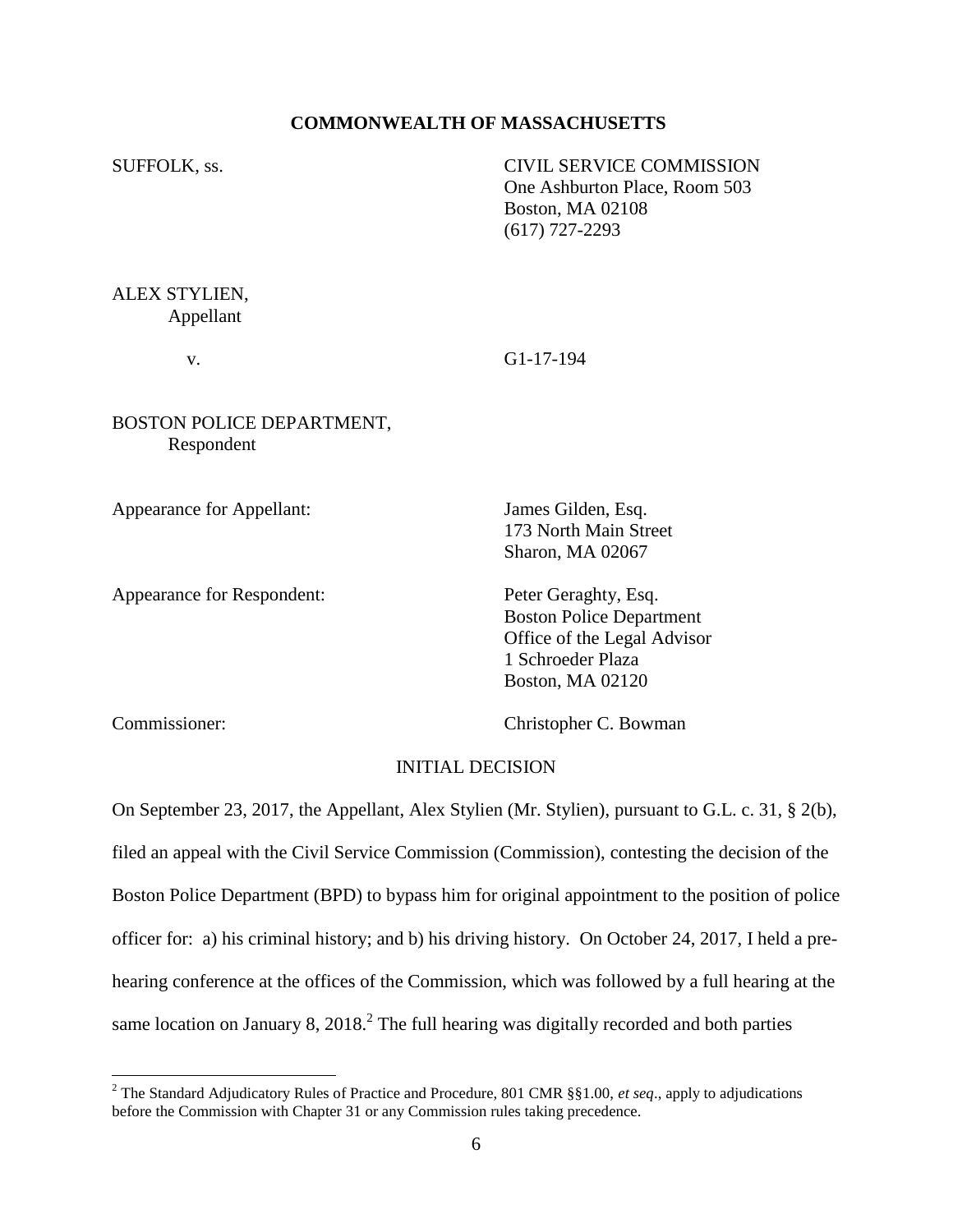received a CD of the proceeding.<sup>3</sup> On March 2, 2018, the parties submitted post-hearing briefs in the form of proposed decisions.

# **FINDINGS OF FACT**

 Fourteen (14) Exhibits were entered into evidence at the hearing (Respondent Exhibits 1-12 and Appellant Exhibits 1-2). Based on the documents submitted and the testimony of the following witnesses:

# *For the BPD:*

- Bryan Rivers, BPD Detective;
- Nancy A. Driscoll, Director of the BPD's Human Resources Department;

# *For Mr. Stylien:*

 $\overline{a}$ 

Alex Stylien, Appellant;

and taking administrative notice of all matters filed in the case and pertinent statutes, regulations, case law and policies, and reasonable inferences therefrom, a preponderance of the evidence establishes the following findings of fact:

- 1. Mr. Stylien is a thirty-six (36) year-old African-American male who is married with one (1) child. (Testimony of Mr. Stylien) He is fluent in Haitian Creole. (Respondent Exhibit 1)
- 2. For the past eleven (11) years, Mr. Stylien has been employed by a Boston-based special education day school for youth with emotional, behavioral and learning disabilities where he currently holds the position of Head Caseworker. (Testimony of Mr. Stylien and Respondent Exhibit 1)

 $3$  If there is a judicial appeal of this decision, the plaintiff in the judicial appeal would be obligated to supply the court with a transcript of this hearing to the extent that he/she wishes to challenge the decision as unsupported by the substantial evidence, arbitrary and capricious, or an abuse of discretion. If such an appeal is filed, this CD should be used to transcribe the hearing.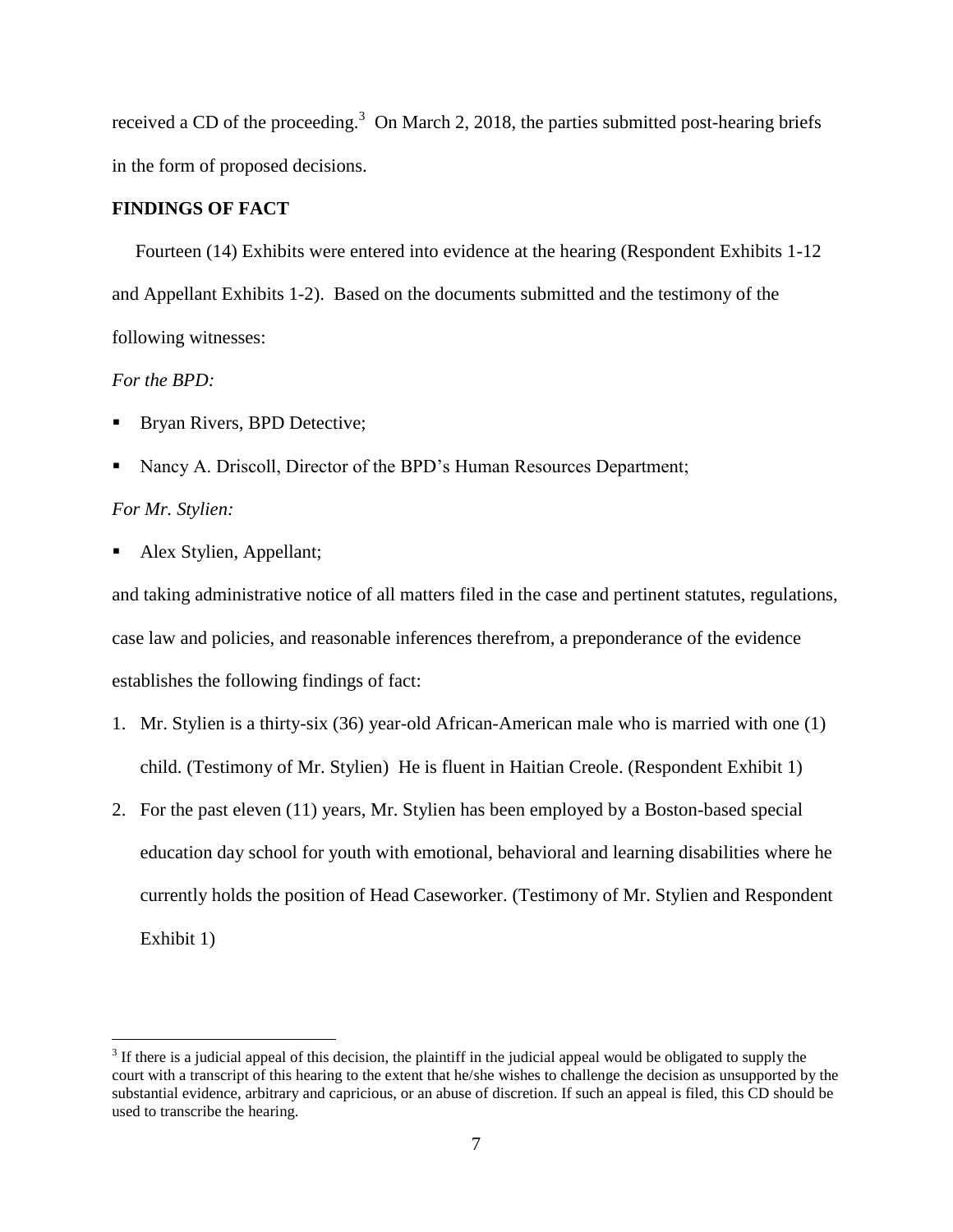- 3. During his eleven (11)-year tenure at the day school, he has used only one (1) sick day and is described by his supervisor of three (3) years as someone who can be counted on, meets his responsibilities and would be an asset to the Boston Police Department. (Testimony of Mr. Stylien)
- 4. During his tenure at the day school, Mr. Stylien has been required to drive students to and from school daily in a school van which requires him to obtain a special "7D" certification that must be renewed annually. In 2014, while driving the school van, Mr. Stylien was involved in two (2) accidents. In March 2014, Mr. Stylien swiped the left side of a parked car. He stopped, waited for police to respond, and provided all required information to the BPD. The BPD contacted the owner of the parked car. (Exhibit 10) In May 2014, Mr. Stylien struck the rear of an automobile while it prepared to merge with traffic onto Route 93 North near the Columbia Road on-ramp. Mr. Stylien stopped, exchanged information with the other driver, and waited for the State Police to respond. (Exhibit 11) Neither of these incidents appear on Mr. Stylien's driver history from the Massachusetts Registry of Motor Vehicles (RMV). (Respondent Exhibit 2)

# *Stipulated Facts*

- 5. On April 25, 2015, Mr. Stylien took and passed the civil service examination for police officer.
- 6. On November 1, 2015, the state's Human Resources Division (HRD) established an eligible list of candidates for Boston police officer.
- 7. On May 31, 2017, HRD, at the request of the BPD, sent Certification No. 04516 (Haitian Creole-speaking candidates) to the BPD, from which the BPD ultimately appointed four Haitian Creole-speaking (4) police officers, one of whom was ranked below Mr. Stylien.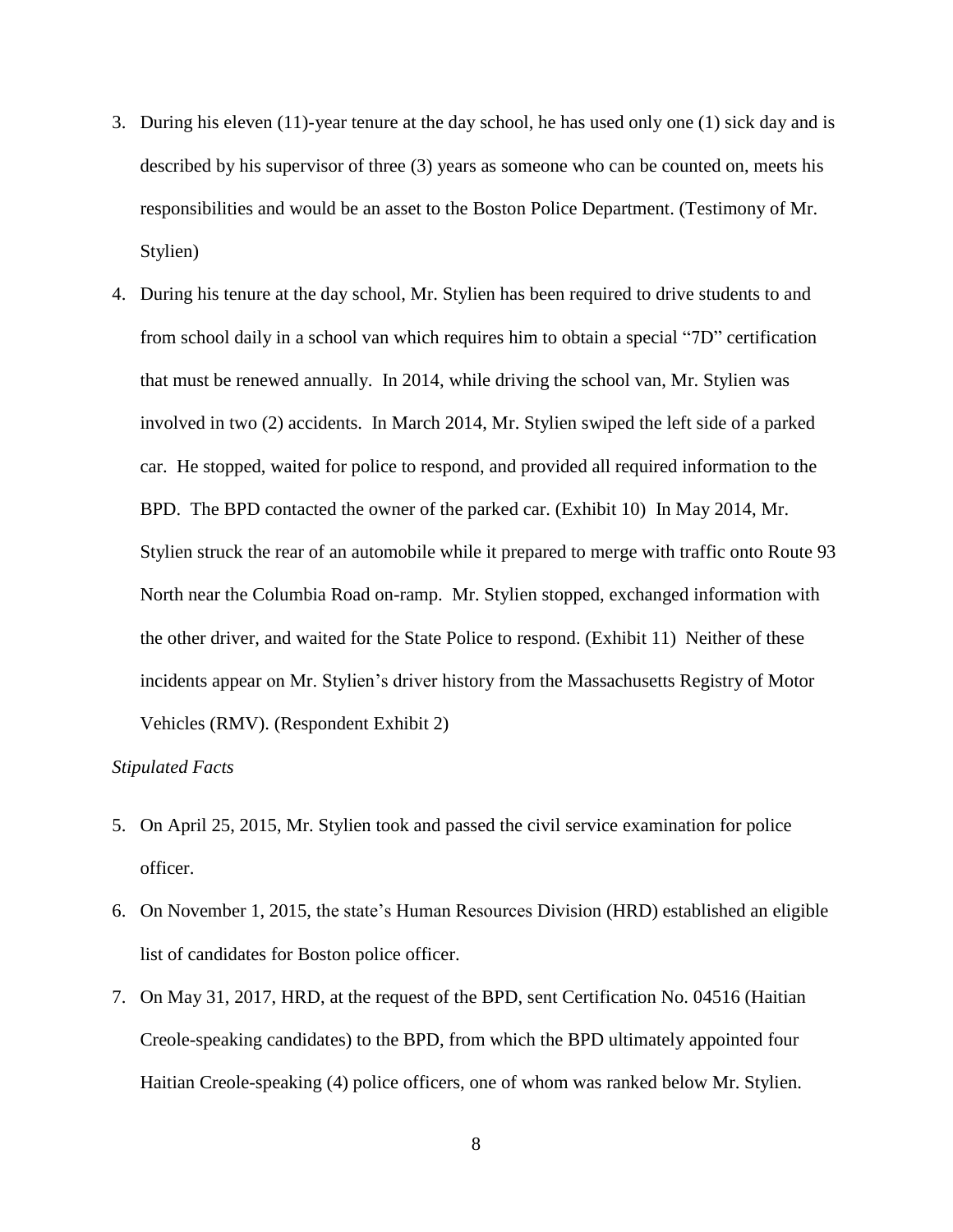- 8. On August 31, 2017, notified Mr. Stylien that it was bypassing him for appointment. *Reasons for Bypass*
- *9.* The BPD bypassed Mr. Stylien for: a) his criminal history; and b) his driving history. (Respondent Exhibit 12)

#### *Criminal History*

- 10. On May 8, 2002, approximately sixteen (16) years ago, while he was a student at Mt. Ida College, Mr. Stylien was employed at an Abercombie and Fitch retail store. Two (2) of his friends from Mt. Ida College came into the store and made a purchase. Mr. Stylien took the security tags off some of the items, placed them in a bag, and did not require the students to pay for the items. (Testimony of Mr. Stylien and Respondent Exhibit 8)
- 11. The stolen items (jeans, shirts and shorts) were valued at \$281.90 \$31.90 over the \$250 threshold that triggers a felony charge in Massachusetts. (Respondent Exhibit 5)
- 12. Mr. Stylien was charged with Larceny Over \$250. (Respondent Exhibit 6)
- 13. On June 4, 2002, Mr. Stylien admitted to sufficient facts and was placed on probation for one (1) year. The case was continued without a finding for one (1) year, after which time it was dismissed. (Respondent Exhibits 6 & 7)
- 14. During the BPD orientation session for potential police officer applicants, Mr. Stylien (and other applicants present) were told that individuals with a CWOF to a felony would be disqualified. (Testimony of Mr. Stylien)
- 15. Mr. Stylien disclosed this 2002 criminal charge on his 2017 BPD Student Officer Application and provided a written statement regarding what happened, stating that it was "an embarrassing situation that has never been repeated." (Respondent Exhibits 1  $\&$  8)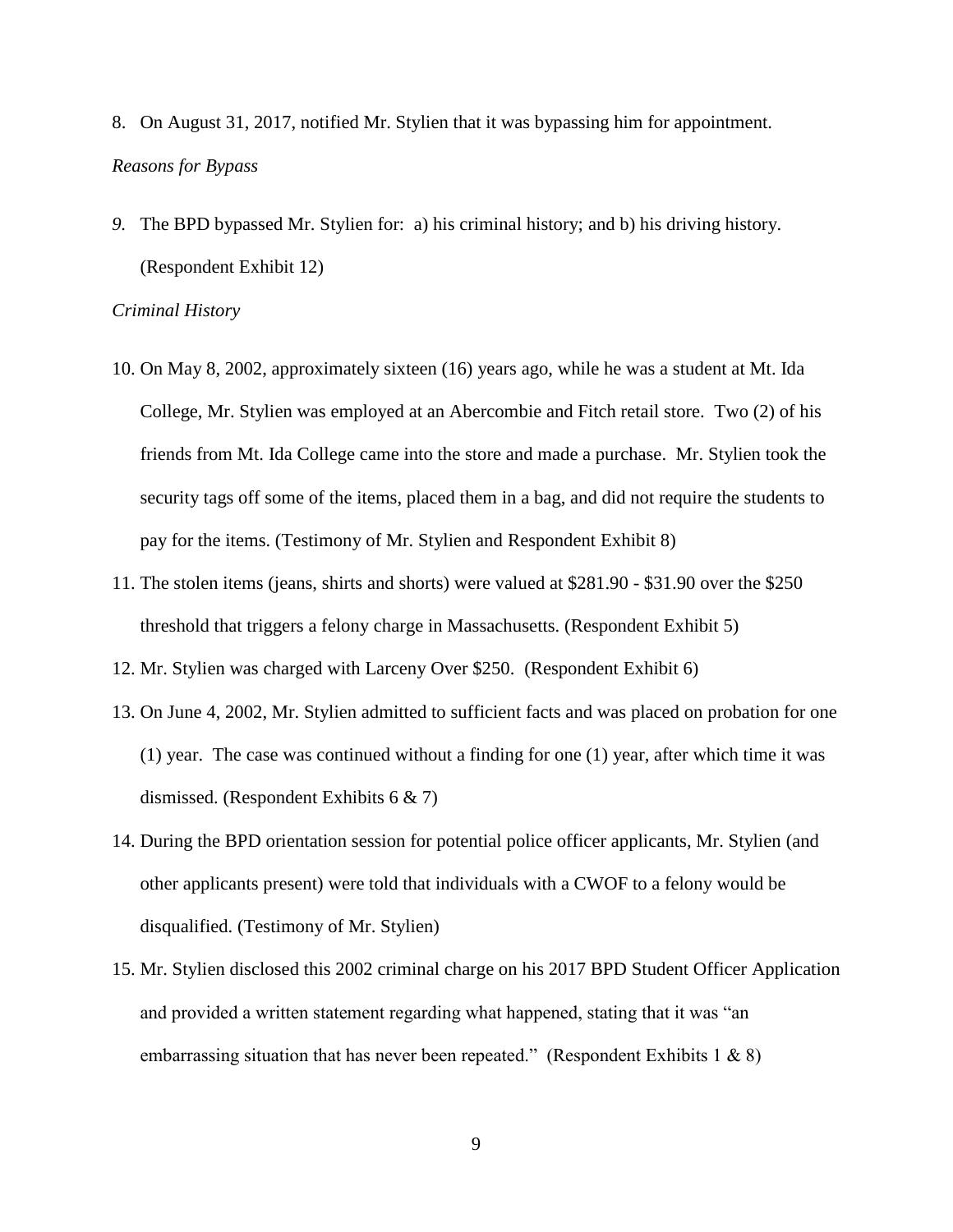- 16. The background investigator reviewing Mr. Stylien's candidacy told Mr. Stylien that, based on the felony CWOF, he would be bypassed if he chose to go forward in the process. (Testimony of Mr. Stylien)
- 17. Via letter dated August 31, 2017 to Mr. Stylien, the BPD stated in part: "You admitted to sufficient facts and received a continuance without a finding. Your felony conduct makes your (sic) ineligible for employment as a Boston Police Officer." (Respondent Exhibit 12)
- 18. On December 12, 2017, Mr. Stylien filed a Motion for New Trial in Newton District Court. (Appellant Exhibit 1)
- 19. On January 5, 2018, the Motion for New Trial was allowed; a new trial was ordered; a stipulation of the parties was filed by the Commonwealth; and the case was dismissed at the request of the Commonwealth. In granting the Motion, the Court noted that the withdrawal of the admission is warranted and in the interest of justice. (Appellant Exhibit 1 and Testimony of Mr. Stylien)

#### *Driving History*

- 20. As referenced above, the two (2) accidents that occurred while Mr. Stylien was driving a van for the day school in 2014 do not appear on his RMV driving history. (Respondent Exhibit 9)
- 21. Mr. Stylien disclosed both of these two (2) accidents on this BPD Student Officer Application. (Respondent Exhibit 1)
- 22. Mr. Stylien completed his Student Office Application on June 23, 2017. (Respondent Exhibit 1)
- 23. During the ten (10)-year period from June 23, 2007 to June 23, 2017, the following moving violations appear on Mr. Stylien's driving history:
	- I. 3/16/10: Failure To Use Safety Roxbury R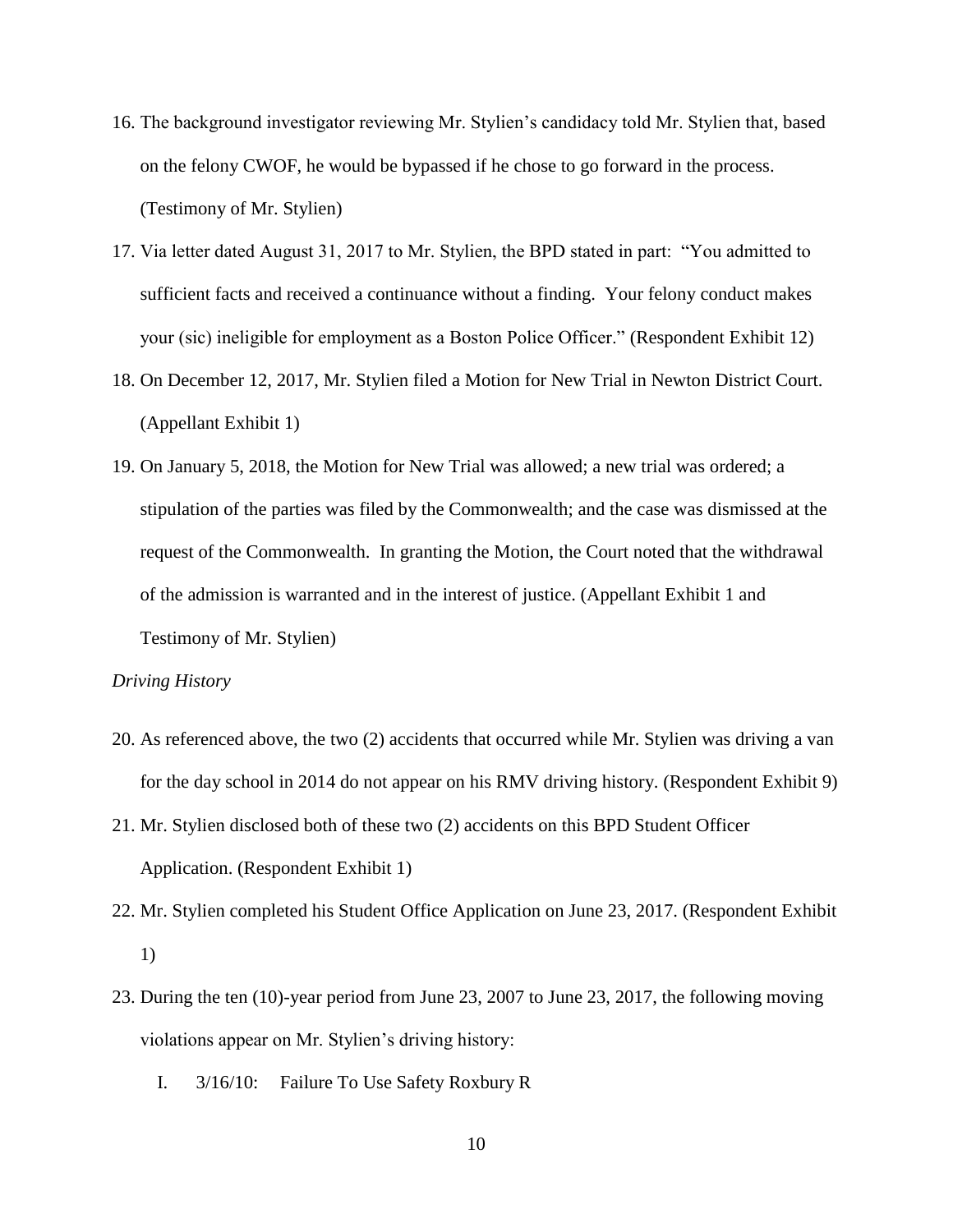- II. 1/25/11: Speeding S Boston R
- III. 1/24/12: Speeding Newton R
- IV.  $1/9/17$ : Failure to Stop Watertown  $R^4$
- V. 4/8/17: Surchargeable Accid Abington

(Respondent Exhibit 9)

24. The August 31, 2017 bypass letter to Mr. Stylien, citing the above-referenced driving history,

the 2014 incidents while driving the school van, and events dating back up to seventeen (17)

years ago, including the requirement to take a National Safety Council (NSC) course in 2001,

stated in part:

"Your driving history exhibits a pattern of conduct which is concerning to the Boston Police Department because the ability to safely operate a vehicle is an essential duty of a Boston police officer and officers are often called upon to issue citations for motor vehicle infractions. Your motor vehicle history reflects negatively on your ability to complete this essential task and deems you unsuitable for employment as a Boston police officer." (Respondent Exhibit 12)

25. As part of the hiring cycle in 2017 (Regular Certification No. 04401), the BPD petitioned the

Commission to grant relief, and effectively allow the bypass appeal, for a candidate with the

following driving history:

 $\overline{a}$ 

| 1. | 1996:     | <b>Improper Equipment</b>            | R |
|----|-----------|--------------------------------------|---|
| 2. | 1996:     | <b>Safety Standards</b>              | R |
| 3. | 1996:     | <b>Impeding Operation</b>            | R |
| 4. | 1997:     | Out ST DWI Alcohol / Drug NH         |   |
| 5. | 1997:     | Revocation DWI Alcohol / Drug 1 Year |   |
| 6. | 1998:     | Surchargeable Accident Boston        |   |
| 7. | 1999:     | <b>Seat Belt Violation Roxbury</b>   | R |
| 8. | 1999:     | No REG / LIC in Possess Roxbury      | R |
| 9. | 1999:     | Speeding Roxbury                     | R |
|    | 10.2000:  | <b>Seat Belt Violation Stoneham</b>  | R |
|    | 11. 2001: | Speeding W Roxbury                   | R |
|    | 12. 2002: | <b>Seat Belt Violation</b>           | R |
|    | 13. 2002: | Speeding Roxbury                     | R |
|    |           |                                      |   |

<sup>&</sup>lt;sup>4</sup> At the pre-hearing conference, Mr. Stylien stated that the failure to stop was related to a failure to stop at a red light when taking a right turn.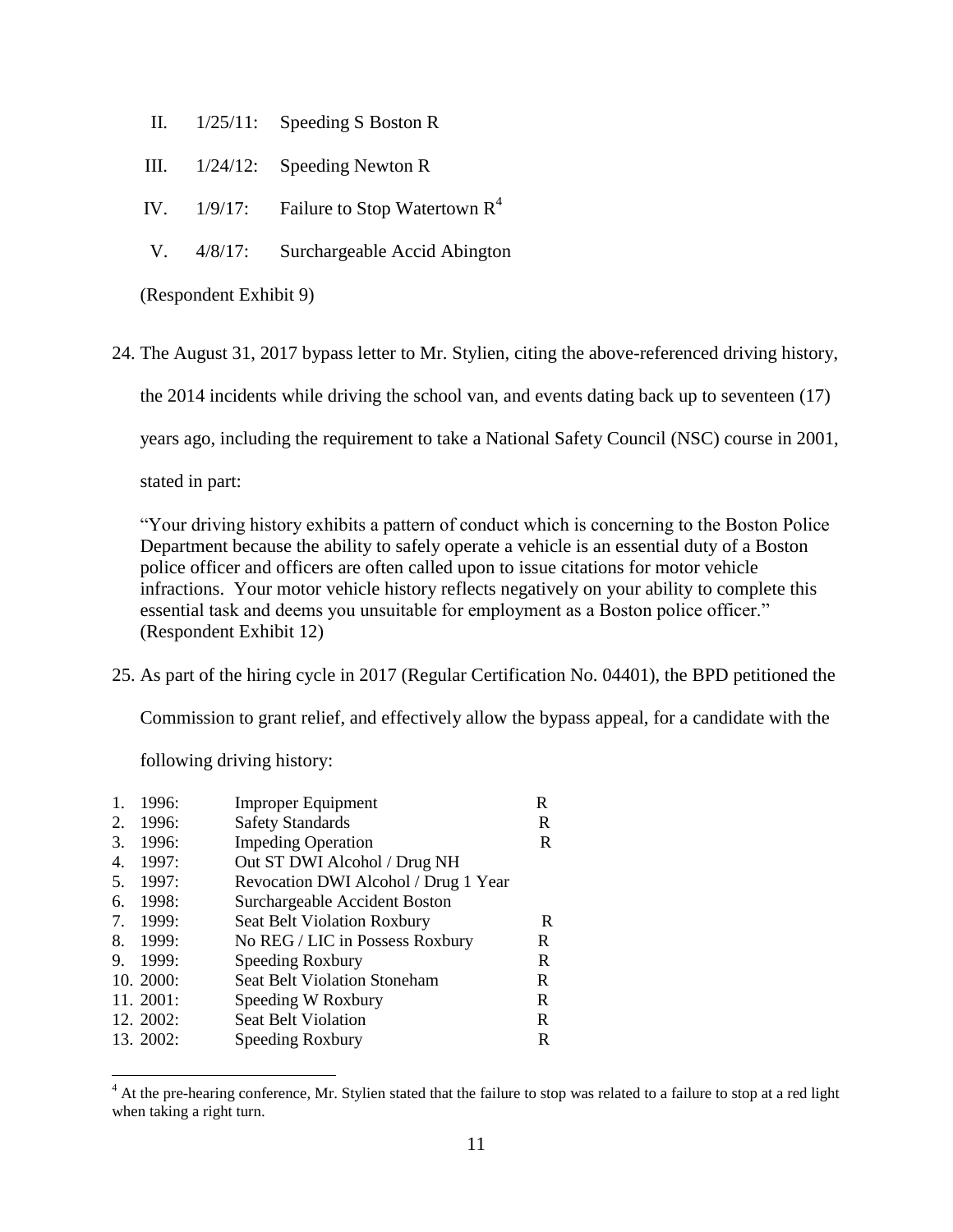| 14. 2005:   | Speeding Westborough      | R |
|-------------|---------------------------|---|
| 15.2007:    | <b>OUT St Speeding NH</b> |   |
| 16. $2009:$ | Failure to Stop Roxbury   | R |
| 17. 2010:   | Speeding Weymouth         |   |

(Administrative Notice: CSC Case No. G1-17-217 (2018))

### *Legal Standard*

 The fundamental purpose of the civil service system is to guard against political considerations, favoritism, and bias in governmental hiring and promotion. The commission is charged with ensuring that the system operates on "[b]asic merit principles." Massachusetts Assn. of Minority Law Enforcement Officers v. Abban, 434 Mass. at 259, citing Cambridge v. Civil Serv. Comm'n., 43 Mass.App.Ct. 300, 304 (1997). "Basic merit principles" means, among other things, "assuring fair treatment of all applicants and employees in all aspects of personnel administration" and protecting employees from "arbitrary and capricious actions." G.L. c. 31, section 1. Personnel decisions that are marked by political influences or objectives unrelated to merit standards or neutrally applied public policy represent appropriate occasions for the Civil Service Commission to act. Cambridge at 304.

 The issue for the Commission is "not whether it would have acted as the appointing authority had acted, but whether, on the facts found by the commission, there was reasonable justification for the action taken by the appointing authority in the circumstances found by the commission to have existed when the Appointing Authority made its decision." Watertown v. Arria, 16 Mass.App.Ct. 331, 332 (1983). See Commissioners of Civil Service v. Municipal Ct. of Boston, 369 Mass. 84, 86 (1975); and Leominster v. Stratton, 58 Mass.App.Ct. 726, 727-728 (2003).

 The Commission's role, while important, is relatively narrow in scope: reviewing the legitimacy and reasonableness of the appointing authority's actions. City of Beverly v. Civil Service Comm'n, 78 Mass.App.Ct. 182, 189, 190-191 (2010) citing Falmouth v. Civil Serv.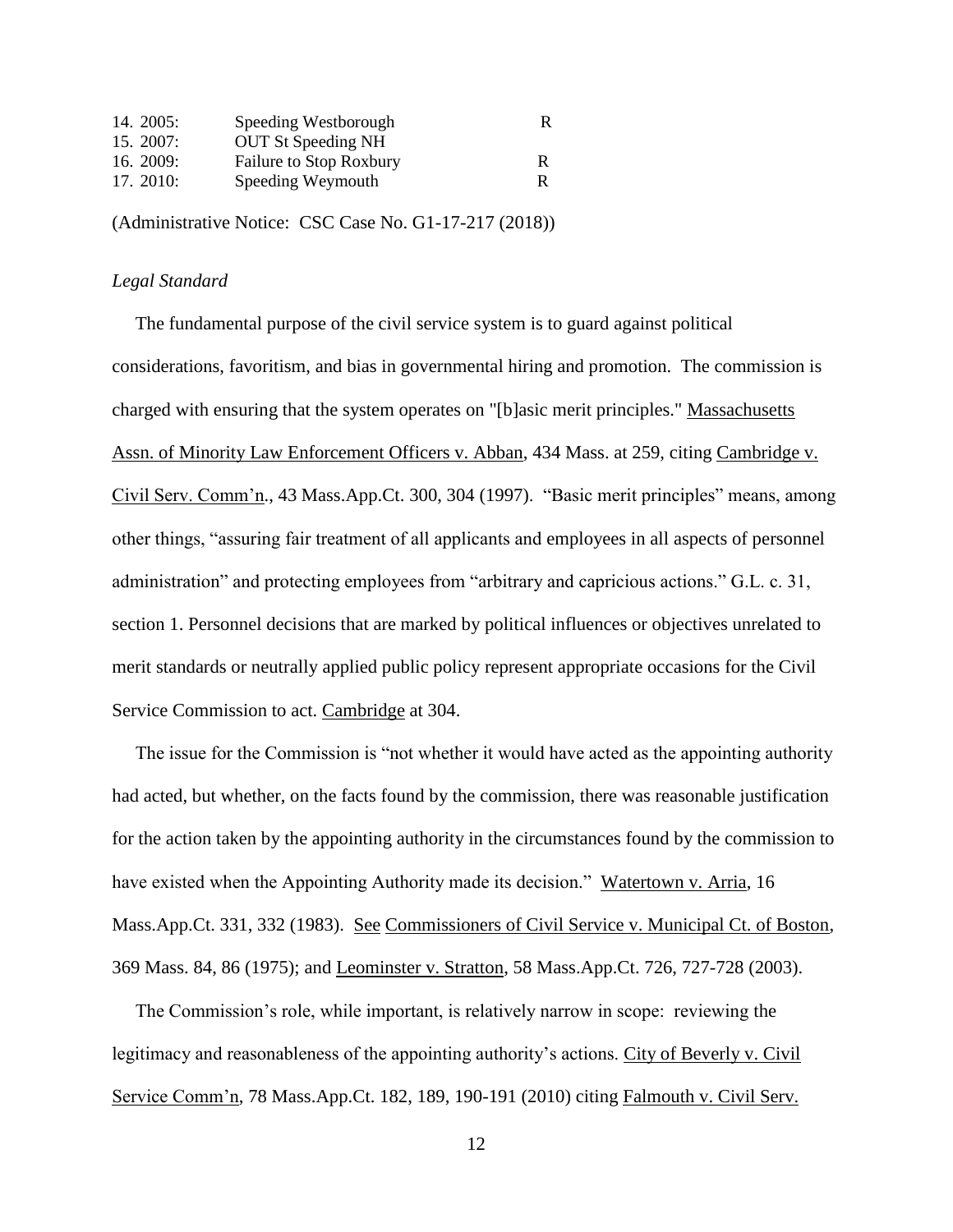Comm'n, 447 Mass. 824-826 (2006) and ensuring that the appointing authority conducted an "impartial and reasonably thorough review" of the applicant. The Commission owes "substantial deference" to the appointing authority's exercise of judgment in determining whether there was "reasonable justification" shown. Beverly citing Cambridge at 305, and cases cited. "It is not for the Commission to assume the role of super appointing agency, and to revise those employment determinations with which the Commission may disagree." Town of Burlington, 60 Mass.App.Ct. 914, 915 (2004).

#### *Analysis*

 The BPD relies on two (2) reasons to bypass Mr. Stylien: a criminal history that consisted of one (1) felony CWOF from approximately sixteen (16) years ago related to stealing clothes from a retail store where he was employed when he was a college student; and his driving history.

 In regard to the criminal history, the BPD makes some of the same arguments here that it proffered in Finklea v. Boston Police Department, 30 MCSR 93 (2017). (affirmed in part by Superior Court (Finklea v. Civ. Serv. Comm'n & Boston Police Dept., Suffolk Sup. Crt. No. 1784CV00999 (2018)). Specifically, the BPD argues that: a) a felony CWOF is equivalent to a felony conviction, which, according to the BPD, would make Mr. Stylien ineligible for appointment as a police officer under Chapter 46, § 96A; and b) regardless of whether a CWOF is equivalent to a conviction, the underlying felonious conduct disqualifies him for appointment as a police officer. For many of the same reasons discussed in Finklea, I reject both arguments here. In summary, an appointing authority, such as the BPD, is free to give some weight to an applicant's criminal record when making its hiring decision, but it may not automatically disqualify a candidate because he/she has a felony CWOF, particularly when, as here, that CWOF appears to be stale (16 years old) and is not accompanied by any evidence showing some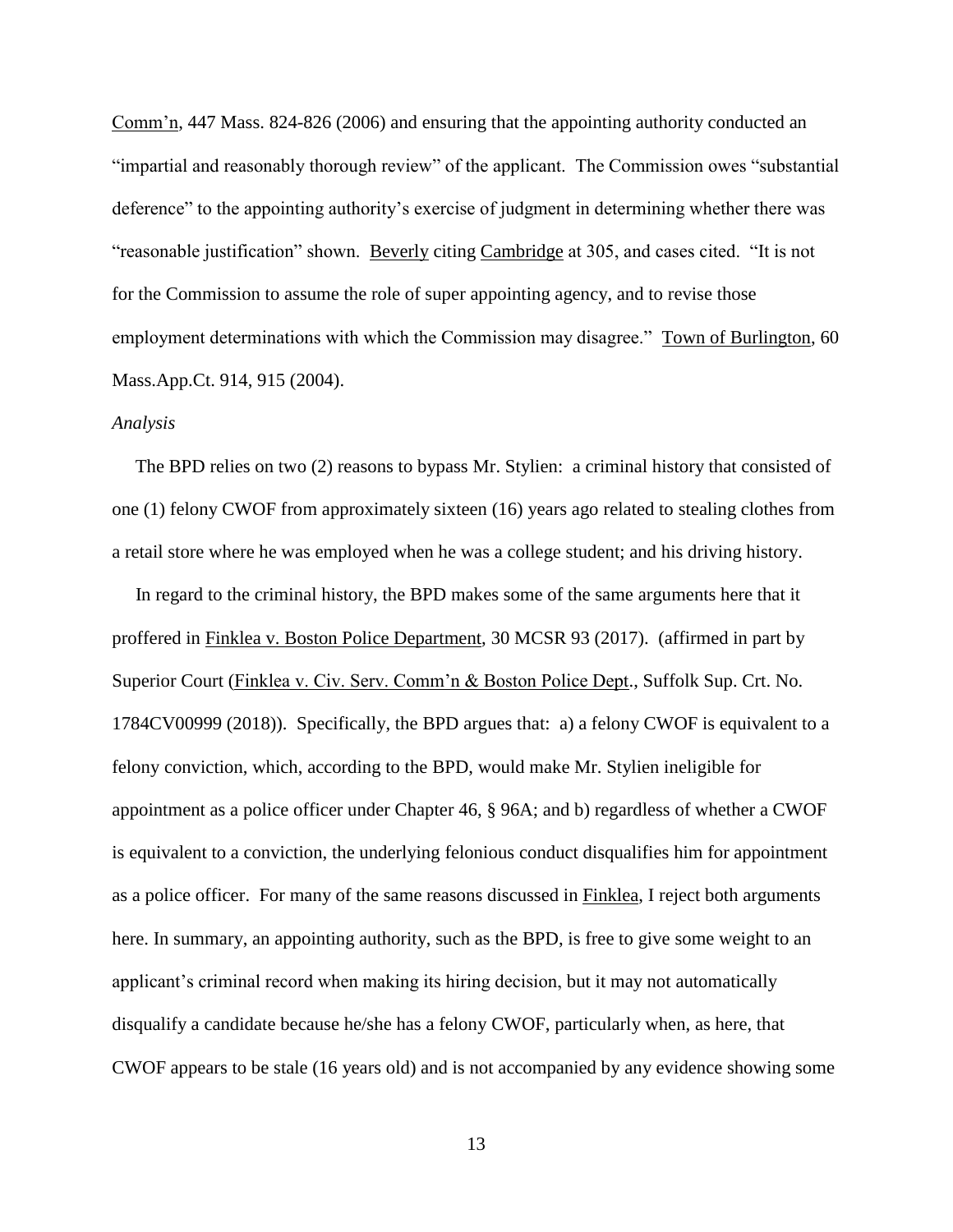type of pattern of criminal behavior. As stated by the Superior in Finklea, "Here, there is no such statutory definition in Massachusetts under which a CWOF would be considered a conviction …" Id. at p.11).

 As in Finklea, the BPD, citing to Boston v. Boston Police Patrolmen's Ass'n, 443, Mass. 813, 821 (2005), argues that, aside from the CWOF, the underlying felonious misconduct makes Mr. Stylien ineligible to serve as a police officer. For many of the same reasons stated by the Commission in Finklea, I find the facts here to be distinguishable from BPPA and do not believe that engaging in felonious behavior, of any kind, at any time in a candidate's life, automatically disqualifies him / her from consideration for appointment as a police officer.

 As stated above, however, the Commission has consistently held that an appointing authority is free to give *some weight* to an applicant's criminal history when making a hiring decision. Although the BPD took the commendable step of allowing Mr. Stylien to address his criminal history, the BPD has failed to articulate a cogent argument why this stale, isolated event provides a valid, reasonable reason for bypass. It is undisputed that there is no record of Mr. Stylien engaging in any other criminal behavior, before or after this 2002 incident. Rather, since this incident occurred, Mr. Stylien has married, started a family and been employed for eleven (11) years in the challenging position of Head Case Worker at a Boston-based special education day school for youth with emotional, behavioral and learning disabilities (where he has taken only one sick day in eleven years and is considered by his supervisor to be someone who would be an asset to the Boston Police Department.) This does not paint the picture of someone who, as stated by the BPD, is "unsuitable for employment as a Boston police officer" because of his criminal history. Rather, as I infer was recognized in part by the Court when it granted Mr.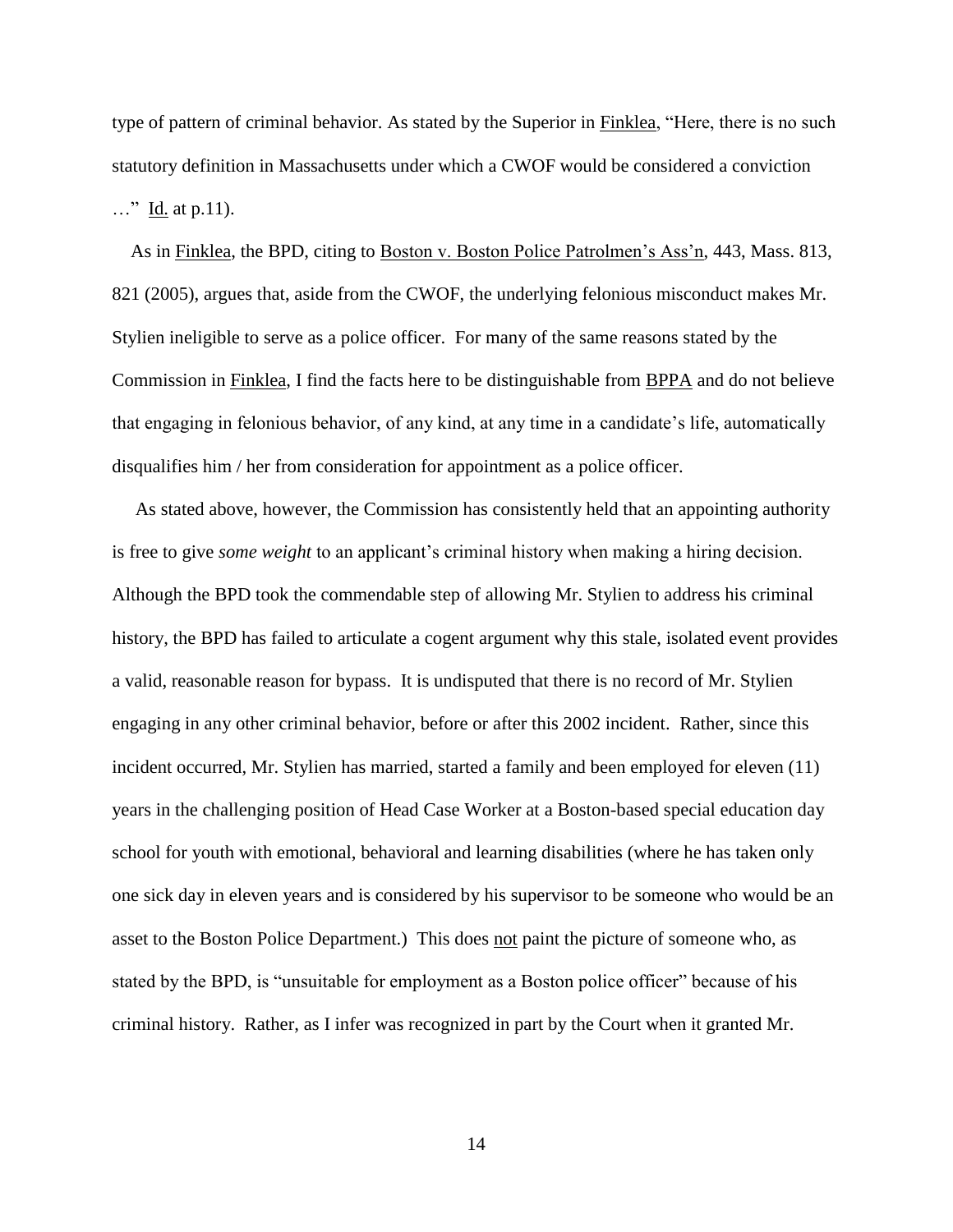Stylien's recent motion to re-open (and dismiss) the 2002 criminal case, the 2002 event appears to be an unfortunate outlier in an otherwise commendable life by Mr. Stylien.

 That leads to the issue of Mr. Stylien's driving history. It is appropriate for a police department to carefully review the driving history of any candidate who will be expected to drive a police cruiser at potentially high speeds - particularly when it involves driving on the streets of Boston. This is not a new issue for the Commission. Dozens of Commission decisions concern bypass appeals where a candidate's driving history has been relied upon, often in conjunction with other reasons, to justify a bypass. Consistent with the discussion above, the Commission owes the appointing authority substantial deference in determining whether a candidate's driving record is problematic enough to justify his/her non selection. Again, however, the appointing authority must show that the reason is valid, and reasonable, and not arbitrary and capricious.

 The BPD's "Exclusions and Timeframe Guidelines" for police officer candidates, submitted to the Commission at my request after the hearing, includes an exclusion for candidates who have a: "NSC Class (bad driver class attended) within 5 years, NSC Class taken 3 surchargeable events in 2 years." Although these guidelines provide disqualifiers, effectively serving only as a floor for consideration, they do reflect, consistent with other cases reviewed by the Commission, an emphasis on focusing on more recent driving infractions as opposed to stale or non-moving violations that are not reflective of a candidate's ability to effectively drive a police cruiser. This is consistent with the BPD's recent decision, as part of CSC Case No. G1-17-217 (2018) where the candidate's lifetime driving record included 9 moving violations, 7 equipment violations, 2 surchargeable accidents and an OUI. The BPD agreed to grant relief to this candidate, and reconsider his candidacy, after determining that he did not, as initially thought, have 3 surchargeable accidents, including one (1) in 2017. Even without this 2017 accident,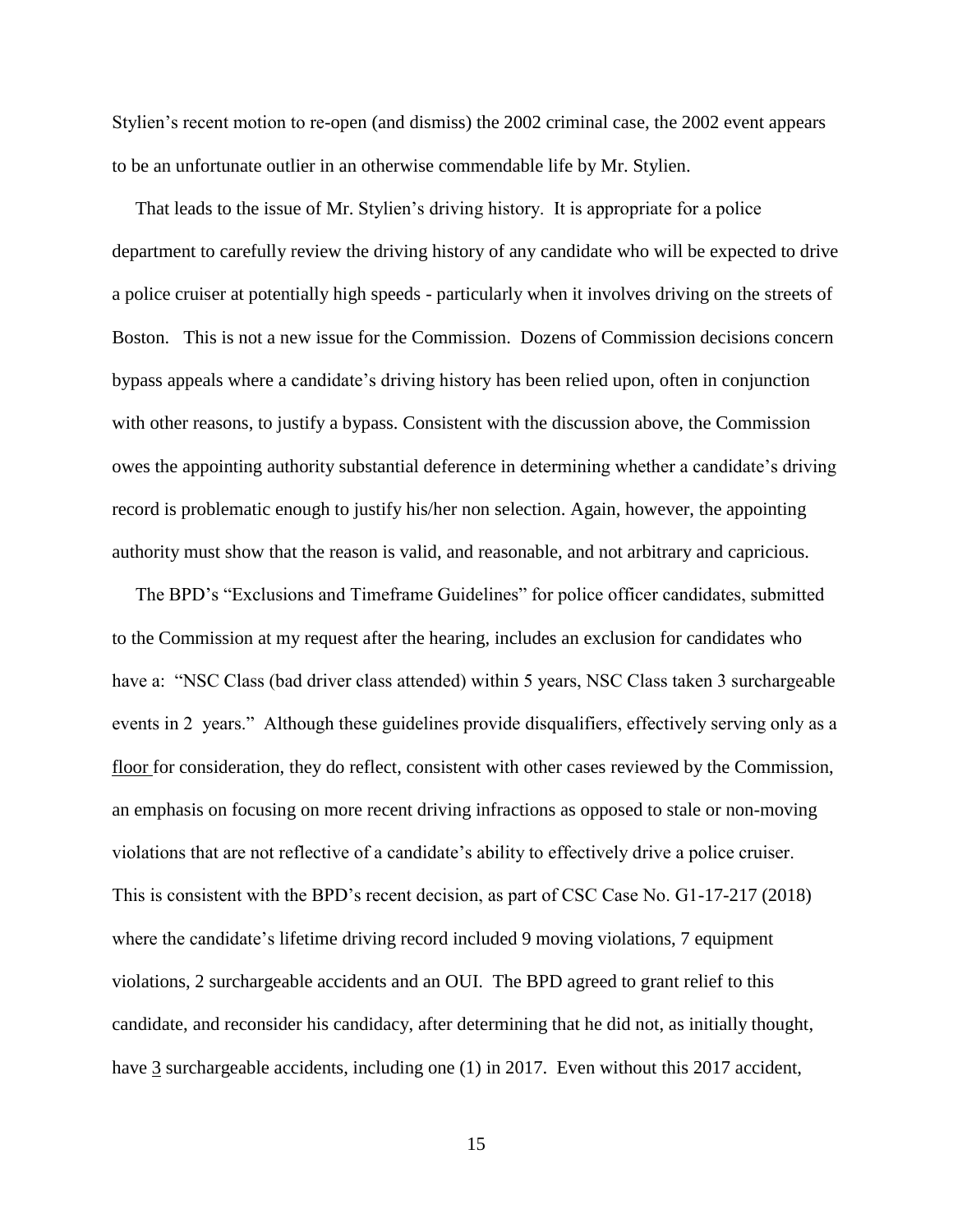however, that candidate had two (2) speeding violations and one (1) failure to stop in the past ten (10) years. Mr. Stylien's driving history over the past ten (10) years includes: two (2) speeding violations; one (1) failure to stop; a surchargeable accident (in 2017) and a "Failure to Use Safety" (in 2010).

 As noted in the findings, Mr. Stylien also self-disclosed two (2) accidents, both in 2014, that occurred while he was driving a van for the day school. To me, a fair and impartial comparison of candidates requires these two (2) incidents to be put in the proper context. First, as part of his job, Mr. Stylien was required to drive a van, pick up students from their homes on weekday mornings, drive them to school, and then drive them home on weekday afternoons. Logic and commonsense dictate that other candidates (i.e. – a candidate with a job that does not require daily driving and may commute to and from work during rush hour using public transportation) are less likely to be involved in an accident than Mr. Stylien. Put another way, I infer that Mr. Stylien, over a period of several years navigating a van through the local roads and highways of Boston during rush hour, was involved in two (2) relatively minor accidents. I can't reasonably conclude that, when put in the proper context, this shows or contributes to showing a pattern of poor driving habits that justifies a bypass here. Second, it is worth noting that Mr. Stylien, unlike most candidates, has been entrusted by the State to drive young children to and from school, after undergoing an annual review for a special "7D" certification on his drivers license.

 For all of these reasons, I have concluded that standing alone, or in conjunction with the "criminal history", the BPD has not shown that Mr. Stylien's driving record provides a reasonable and valid reason to bypass him for appointment as a police officer. At a minimum, the BPD should reconsider Mr. Stylien's candidacy, which the limited relief being ordered here will provide.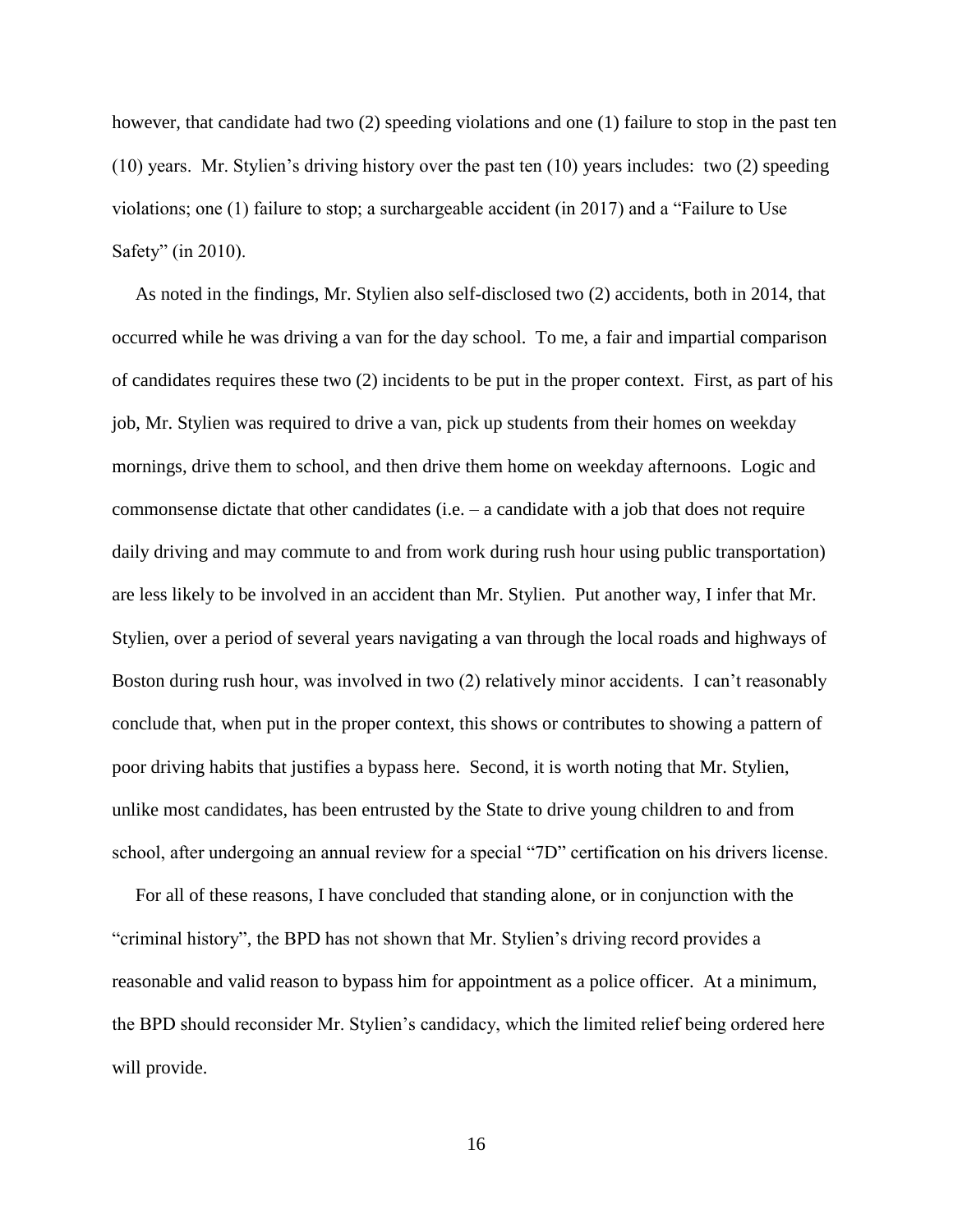# *Conclusion*

Mr. Stylien's appeal under Docket No. G1-17-194 is hereby *allowed.*

Pursuant to its authority under Chapter 310 of Acts of 1993, the state's Human Resources

Division (HRD), or the BPD, in its delegated capacity, shall:

- 1. Place the name of Alex Stylien at the top of any future (regular or special) Certification for Boston Police Officer for which Mr. Sytlien is eligible until such time as he is appointed or bypassed;
- 2. If Mr. Stylien is appointed as a Boston Police Officer, he shall receive a retroactive civil service seniority date the same as those candidates appointed from Certification No.

04516.

This retroactive civil service seniority date is for civil service purposes only and is not meant

to provide Mr. Stylien with any additional pay or benefits, including creditable service for

retirement.

Civil Service Commission

*/s/ Christopher Bowman* Christopher C. Bowman Chairman

By a vote of the Commission (Bowman, Chairman; Camuso, Commissioner; Ittleman, Commissioner, Stein, Commissioner and Tivnan, Commissioner) on April 12, 2018.

Either party may file a motion for reconsideration within ten days of the receipt of this Commission order or decision. Under the pertinent provisions of the Code of Mass. Regulations, 801 CMR 1.01(7)(l), the motion must identify a clerical or mechanical error in this order or decision or a significant factor the Agency or the Presiding Officer may have overlooked in deciding the case. A motion for reconsideration does not toll the statutorily prescribed thirty-day time limit for seeking judicial review of this Commission order or decision.